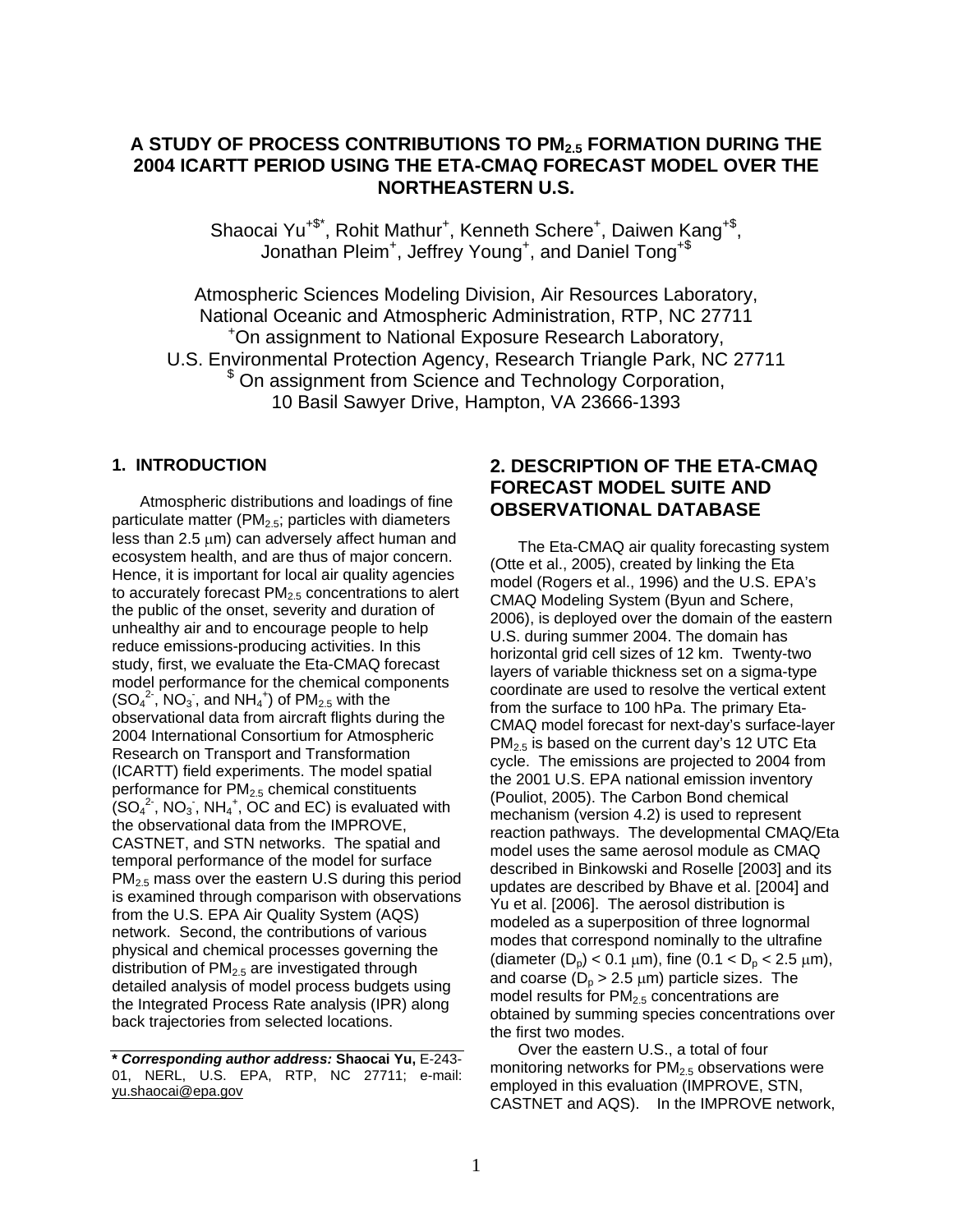two 24-hour samples are collected on quartz filters each week, on Wednesday and Saturday, beginning at midnight local time. The observed  $PM_{2.5}$ ,  $SO_4^2$ <sup>2</sup>, NO<sub>3</sub>, EC and OC data are available at 71 rural sites over the eastern U.S. The STN network (http://www.epa.gov/air/data/aqsdb.html) follows the protocol of the IMPROVE network (i.e. every third day collection) with the exception that most of the sites are located in urban areas. The observed  $PM_{2.5}$ ,  $SO_4^2$ <sup>2</sup>, NO<sub>3</sub>, and NH<sub>4</sub><sup>+</sup> data are available at 178 STN sites over the eastern U.S. The CASTNET (www.epa.gov/castnet/) collected the concentration data at predominately rural sites using filter packs that are exposed for 1-week intervals (i.e., Tuesday to Tuesday). CASTNET species at the 34 sites used in this evaluation include:  $SO_4^2$ , NO<sub>3</sub>, and NH<sub>4</sub><sup>+</sup>. In addition, the hourly, near real-time  $PM<sub>2.5</sub>$  data at 309 sites in the eastern U.S. are measured by tapered element oscillating microbalance (TEOM) instruments through the U.S. EPA's Air Quality System (AQS) network. From roughly the July 5 to August 15, 2004, measurements of vertical profiles of  $PM<sub>2.5</sub>$ composition, gas species (CO, NO, NO<sub>2</sub>, H<sub>2</sub>O<sub>2</sub>,  $HNO<sub>3</sub>$ ,  $SO<sub>2</sub>$ , PAN, toluene etc), and meteorological parameters were carried out by instrumented aircraft (NOAA P-3 and NASA DC-8) deployed as part of the 2004 ICARTT field experiment. The detailed instrumentation and protocols for measurements are described in http://www.al.noaa.gov/ICARTT/FieldOperations/. Following *Mathur et al*. [2005], modeled results were extracted by "flying" the aircraft through the 3-D modeling domain by mapping the locations of the aircraft to the model grid indices (column, row, and layer). Hourly resolved model outputs were linearly interpolated to the corresponding observational times.

### **3. SUMMARY**

For the model performance evaluation, it was found that the domain wide mean values of mean bias and error for  $PM<sub>2.5</sub>$  at the AQS sites are -3.3 and 11.3  $\mu$ g m<sup>-3</sup>, respectively. The model underpredicted the observed PM<sub>2.5</sub> by -21.1%. A comparison of the modeled and observed PM<sub>2.5</sub> indicates that the model captured a majority (73.3%) of observed  $PM<sub>2.5</sub>$  within a factor of 2. On the basis of the results of a daily time series for the daily 24-hr concentrations, the model had the best performance on 8/16 and 8/13, and significant underpredictions of  $PM_{2.5}$  at the beginning (7/16 to 7/26). A close inspection of the modeled and observed data indicates that the majority of the domain was significantly influenced

by pollutants from large Alalska forest fires during 7/16 and 7/26 as shown by the aerosol index images from the TOMS satellite observations [http://toms.gsfc.nasa.gov]. The significant underprediction of  $PM<sub>2.5</sub>$  during this period is mainly attributed to inadequate representation of the transport of pollution associated with biomass burning from outside the domain.Spatially, the model generally slight under predicted observed PM<sub>2.5</sub> by 21% across space, especially over the northern part of the model domain.

On the basis of results at the IMPROVE, CASTNET and STN sites, the model captured a majority of observed <sup>2-</sup>, NH<sub>4</sub><sup>+</sup>, PM<sub>2.5</sub> concentrations within a factor of 2. The model overpredicted the observed mean  $SO_4^2$  by 15% at the STN sites, 6% at the CASTNET sites and 11% at the IMPROVE sites. The model also overpredicted the observed mean  $NH_4^+$  by 21% at the STN sites but underpredicted by -6% at the CASTNET sites and 12% at the IMPROVE sites. The model underpredicted the observed mean PM2.5 by 15% at the STN sites and 20% at the IMPROVE sites. The model overpredicted the observed  $SO_2$  by 77% at the CASTNET sites. The poor model performance for  $NO<sub>3</sub>$  (correlation <0.4) is related in part to volatility issues associated with  $NO<sub>3</sub>$ , and due to errors in the  $SO_4^2$  and total ammonia (NH<sub>3</sub>+NH<sub>4</sub><sup>+</sup>) simulations (Yu, et al., 2005). The model under predicted most of the observed OC and TC at the IMPROVE sites by more than a factor of 2. This causes an underprediction of  $PM<sub>2.5</sub>$ .

On the basis of results of aircraft observations, the model generally over predicted  $SO_4^2$  at high altitudes and unpredicted NH<sub>4</sub><sup>+</sup> compared to P-3 and DC-8 observations although the model results were close to the observations on some days. Mean vertical profiles show overpredictions in  $SO_4^2$  above altitudes of ~100 m. These in part could arise from overestimation of  $H_2O_2$  by the CB-IV mechanism, resulting in overprediction of aqueous  $SO_4^2$  production. This is also one of the main reasons for the over prediction of  $SO_4^2$  at the surface sites of the IMPROVE, STN and CASTNET. The model consistently overpredicted observed  $H_2O_2$  by more than a factor of 2 at the altitude <~1000 m most of time compared to the P-3 observations, leading to the overprediction of  $SO_4^2$  because of too much  $SO_2$  cloud oxidation. The modeled  $SO<sub>2</sub>$  concentrations are generally higher than the observations at the low altitude (<~300 m) but close to the observations at the high altitude. The model performance for  $NO<sub>3</sub>$  is poor like those at the surface.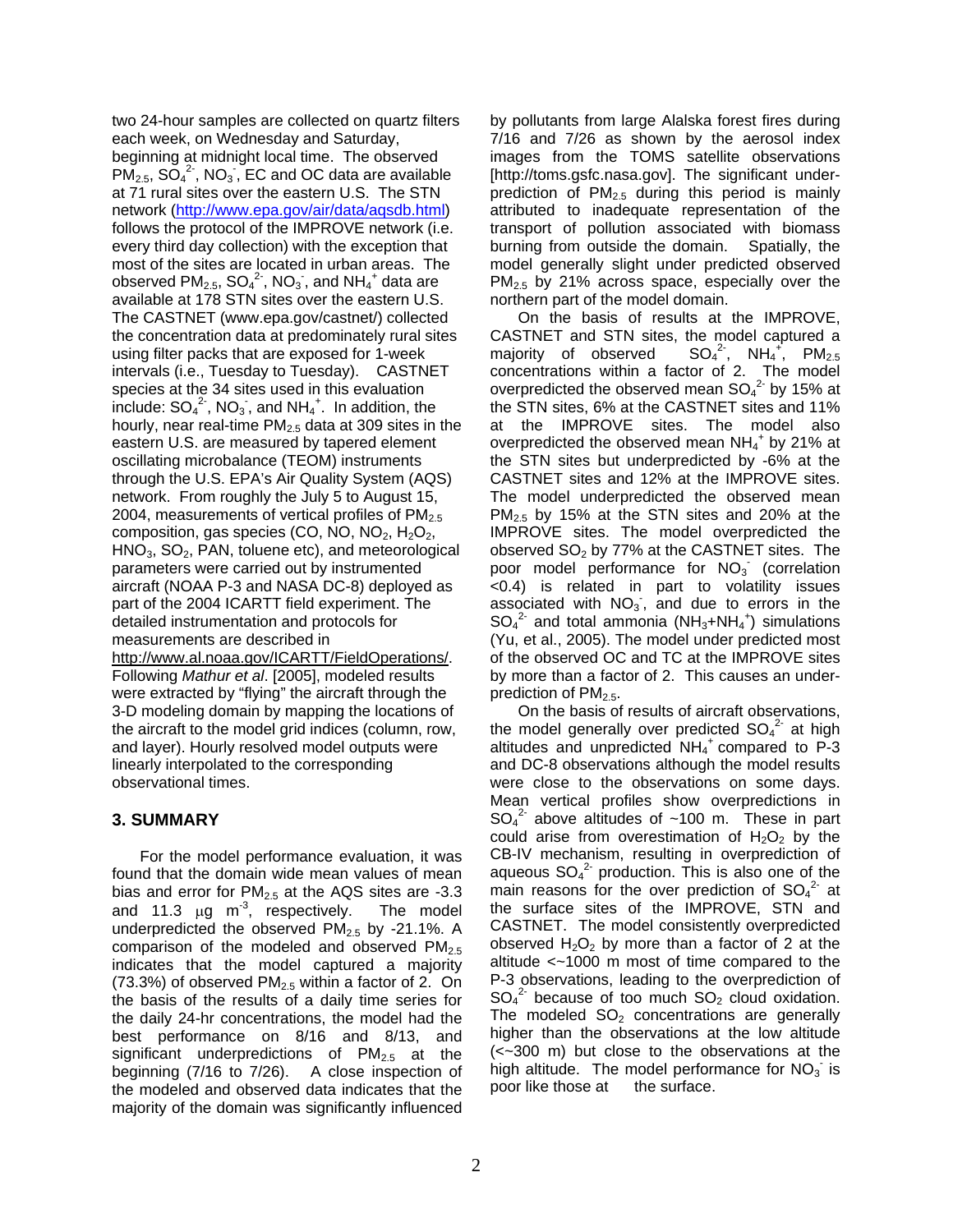To study the contributions of various physical and chemical processes to the distribution of  $PM<sub>2.5</sub>$ , we employ a simple approach by using the Hybrid Single Particle Lagrangian Integrated Trajectory model (HYSPLIT) (Draxler, 2003) to determine the back trajectory linking a downwind receptor to upwind source areas and then applying process analysis to the CMAQ grid cell along the trajectory of the air mass transport path. For the back trajectory analysis, the same meteorology applied in the Eta-CMAQ simulation was used to generate input data sets for use in the HYSPLIT back trajectory calculation. Because there is a well-mixed boundary layer during the daytime, the column mean contribution of each process from the layer 1 to layer 14 (~2000 m) was calculated. Figure 1 shows the backward trajectories ending at 11 UTC 17 August, 2004 at the South Allegheny High School (SAHS) and John sites, PA , and ending at 11 UTC 19 August, 2004, at the South Dekalb (SD), McDonough (MD) and Newnan (NN) sites, GA. These sites and times were chosen because their  $PM<sub>2.5</sub>$  concentrations were high (>40  $\mu$ g m<sup>-3</sup>) relative to other sites. Table 1 summarizes the total accumulation contributions of each process to PM2.5 formation along 24-hr backtrajectories (see Figure 1) on the basis of column means from layer 1 to layer 14 at the five sites. As can be seen, the dominant processes for  $PM<sub>2.5</sub>$ formation and sink vary from the site to site. Horizontal advection process contributes to the loss of  $PM<sub>2.5</sub>$  at most of sites except the SAHS site where it increases  $PM<sub>2.5</sub>$  significantly. In most of cases, vertical diffusion and advection processes make some contributions to the loss of  $PM_{2.5}$ . The effects of horizontal diffusion on the  $PM_{2.5}$ formation are negligible as shown in Table 1. The integrated process budgets along the trajectories at the PA sites indicate large contributions from cloud processing to  $PM_{2.5}$ , suggesting relatively large contribution of  $SO_4^{22}$  to PM<sub>2.5</sub> in these air masses. In contrast, the trajectories reaching the sites in GA are characterized by negligible contributions by the cloud process but larger aerosol process, suggesting the large contribution from secondary organic aerosol formation and primary emissions to  $PM<sub>2.5</sub>$  at these locations.

#### **4. REFERENCES**

Bhave, P.V., S.J. Roselle, F.S. Binkowski, C.G. Nolte, S.C. Yu, G.L. Gipson, K.L. Schere, CMAQ aerosol module development: Recent enhancements and future plans. Presentation at the 2004 Models-3/CMAQ Conference, October 18-20, 2004, Chapel Hill, NC.

Binkowski, F.S.; Roselle, S.J., Models-3 Community Multi-scale Air Quality (CMAQ) model aerosol component:1. Model description. *J. Geophys. Res.* 2003, 108(D6), 4183, doi:10.1029/2001JD001409.

Byun, D.W., and K.L. Schere (2006), Review of the governing equations, computational algorithms, and other components of the models-3 Community Multi-scale Air Quality (CMAQ) modeling system, *Applied Mechanics Reviews*, 59, 51-77.

Draxler, R. R., (2003), Evaluation of an ensemble dispersion calculation. J. Appl. Meteorol., 42, 308-317.

Mathur, R., et al. (2005), Multiscale air quality simulation platform (MAQSIP): Initial applications and performance for tropospheric ozone and particulate matter, *J. Geophys. Res*., 110, D13308, doi:10.1029/2004JD004918.

Otte, T.L.,et al., 2005. Linking the Eta model with the community multiscale air quality (CMAQ) modeling system to build a national air quality forecasting system. Weather and Forecasting, 20, 367-384, 2005.

Pouliot, G.A., 2005. The emissions processing system for te Eta/CMAQ air quality forecast system, Proc. 7th Conf. on Atmospheric Chemistry, The 85th AMS Annual Meeting, Paper 4.5, Amer. Meteor. Soc., San Diego, CA.

Rogers, E., T. Black, D. Deaven, G. DiMego, Q. Zhao, M. Baldwin, N. Junker, and Y. Lin. 1996: Changes to the operational "early" Eta Analysis/Forecast System at the National Centers for Environmental Prediction. Wea. Forecasting, 11, 391-413.

Yu, S. C., R. Dennis, S. Roselle, A. Nenes, J. Walker, B. Eder, K. Schere, J. Swall, and W. Robarge, An assessment of the ability of threedimensional air quality models with current thermodynamic equilibrium models to predict aerosol NO3- , J. Geophys. Res., 110, D07S13,doi 10.1029/2004JD004718, 2005.

Yu, S.C., P.V. Bhave, R.L. Dennis, and R. Mathur. Seasonal and regional variations of primary and secondary organic aerosols over the continental United States: Semi-empirical estimates and model evaluation. *Environmental Science & Technology* (Submitted June 2006)

**Disclaimer** The research presented here was performed under the Memorandum of Understanding between the U.S. Environmental Protection Agency (EPA) and the U.S. Department of Commerce's National Oceanic and Atmospheric Administration (NOAA) and under agreement number DW13921548. This work constitutes a contribution to the NOAA Air Quality Program. Although it has been reviewed by EPA and NOAA and approved for publication, it does not necessarily reflect their policies or views.